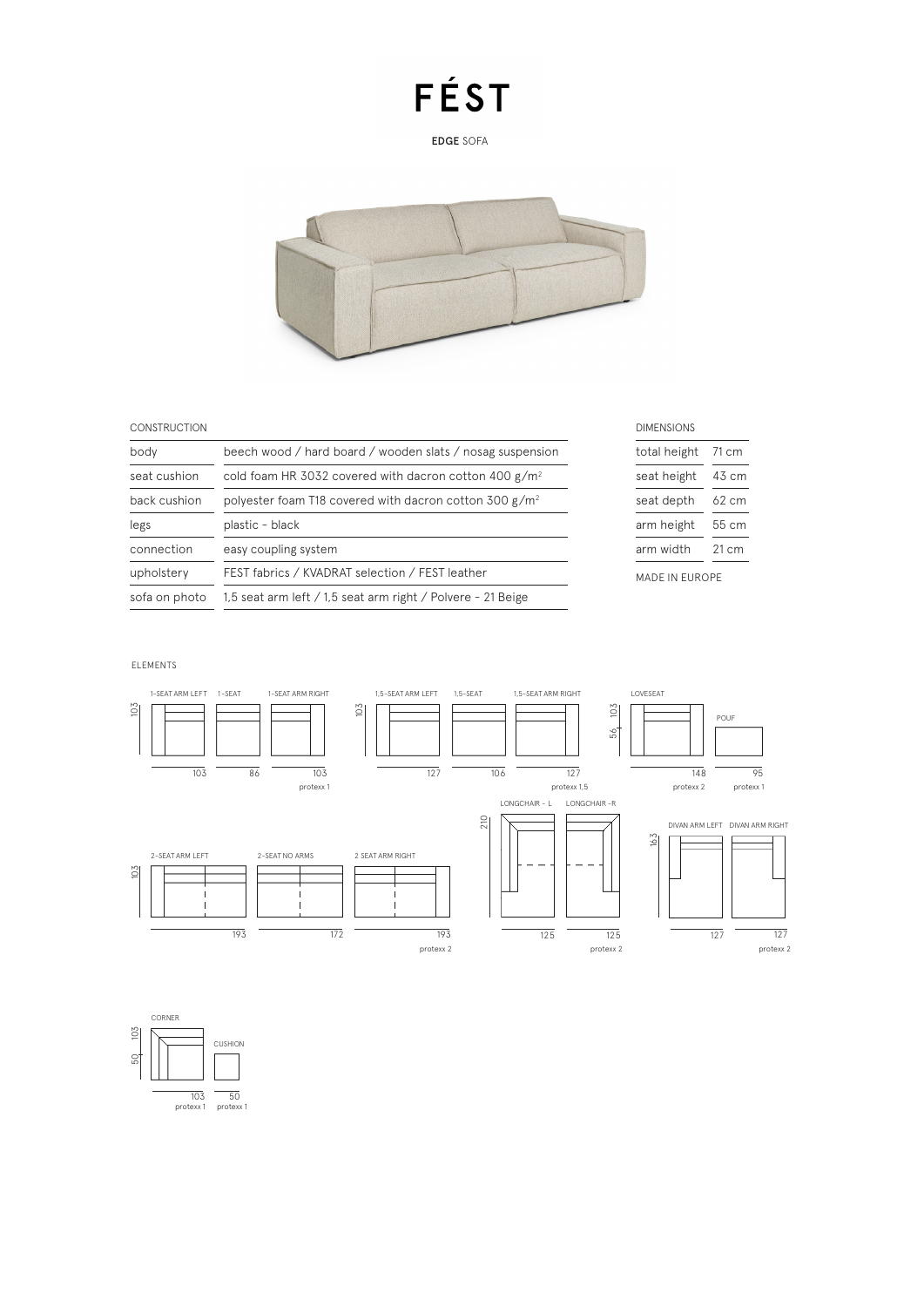EDGE SOFA

### MOST POPULAR COMPOSITIONS





2-SEAT ARM LEFT + POUF S + 2-SEAT ARM RIGHT

103





protexx 5 296







1,5-seat arm L + 1,5-seat arm R in Dusk Nature - 01



1-seat arm L + 2x 1-seat no arms in Sydney Beige - 22



1,5-seat arm R +1,5-seat arm L in Naturale Sand - 8002



2-seat arm L + longchair R in Sydney Light Grey - 91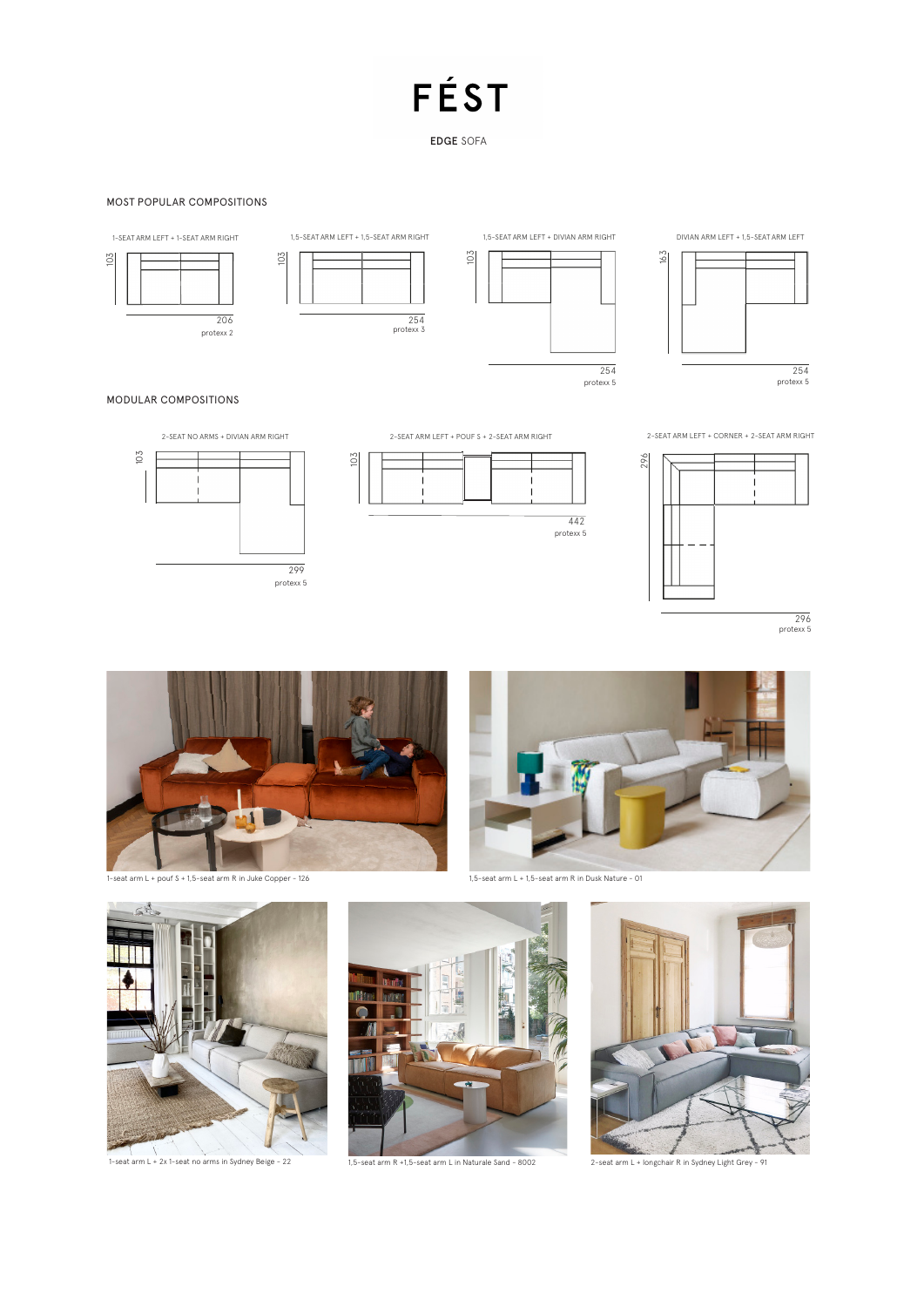EDGE SOFA

|                   | <b>FABRIC</b><br>Sydney | <b>FABRIC</b><br>Polvere | <b>FABRIC</b><br>Cube | <b>FABRIC</b><br>Alpine, Juke,<br>Silent, Soil,<br>Dusk, Royal,<br>Kiss, Shadow,<br>Ranch | <b>LEATHER</b><br>Naturale | <b>LEATHER</b><br>Da Silva | <b>LEATHER</b><br>Pepe |
|-------------------|-------------------------|--------------------------|-----------------------|-------------------------------------------------------------------------------------------|----------------------------|----------------------------|------------------------|
| loveseat          | € 1.079                 | € 1.209                  | € 1.259               | € 1.369                                                                                   | € 2.369                    | € 2.559                    | € 2.689                |
| $1$ -seat + arm   | €789                    | € 879                    | € 909                 | €989                                                                                      | € 1.729                    | € 1.869                    | € 1.959                |
| 1-seat no arms    | € 639                   | € 719                    | € 739                 | € 809                                                                                     | €1.329                     | € 1.429                    | €1.489                 |
| $1.5$ -seat + arm | € 879                   | € 1.029                  | € 1.059               | € 1.159                                                                                   | € 1.899                    | € 2.059                    | € 2.149                |
| 1,5-seat no arms  | € 699                   | € 819                    | € 869                 | € 1.029                                                                                   | €1.489                     | € 1.599                    | €1.669                 |
| $2$ -seat + arm   | € 1.429                 | € 1.609                  | € 1.659               | € 1.809                                                                                   | € 3.109                    | € 3.359                    | € 3.509                |
| 2-seat no arms    | € 1.119                 | € 1.299                  | €1.349                | € 1.479                                                                                   | € 2.409                    | € 2.589                    | € 2.709                |
| corner            | € 1.079                 | € 1.169                  | € 1.189               | € 1.319                                                                                   | € 2.169                    | € 2.349                    | € 2.459                |
| divan             | € 1.119                 | € 1.209                  | € 1.269               | € 1.359                                                                                   | € 2.409                    | € 2.449                    | € 2.509                |
| longchair         | €1.589                  | € 1.729                  | € 1.759               | € 1.989                                                                                   | € 3.149                    | € 3.389                    | € 3.539                |
| pouf              | € 339                   | €429                     | € 459                 | €489                                                                                      | € 699                      | €729                       | €739                   |
| cushion           | € 109                   | € 109                    | € 109                 | € 109                                                                                     | € 269                      | € 269                      | € 279                  |

Local Craftmanship



Free Full-service delivery in NL & BE



3-Year Warranty on all furniture

All prices are subject to change. The prices shown in this pricelist supersede all previous pricelists. FEST is not liable for any typos<br>or misprints in pricing and/or specifications. B2C Pricelist January 2022